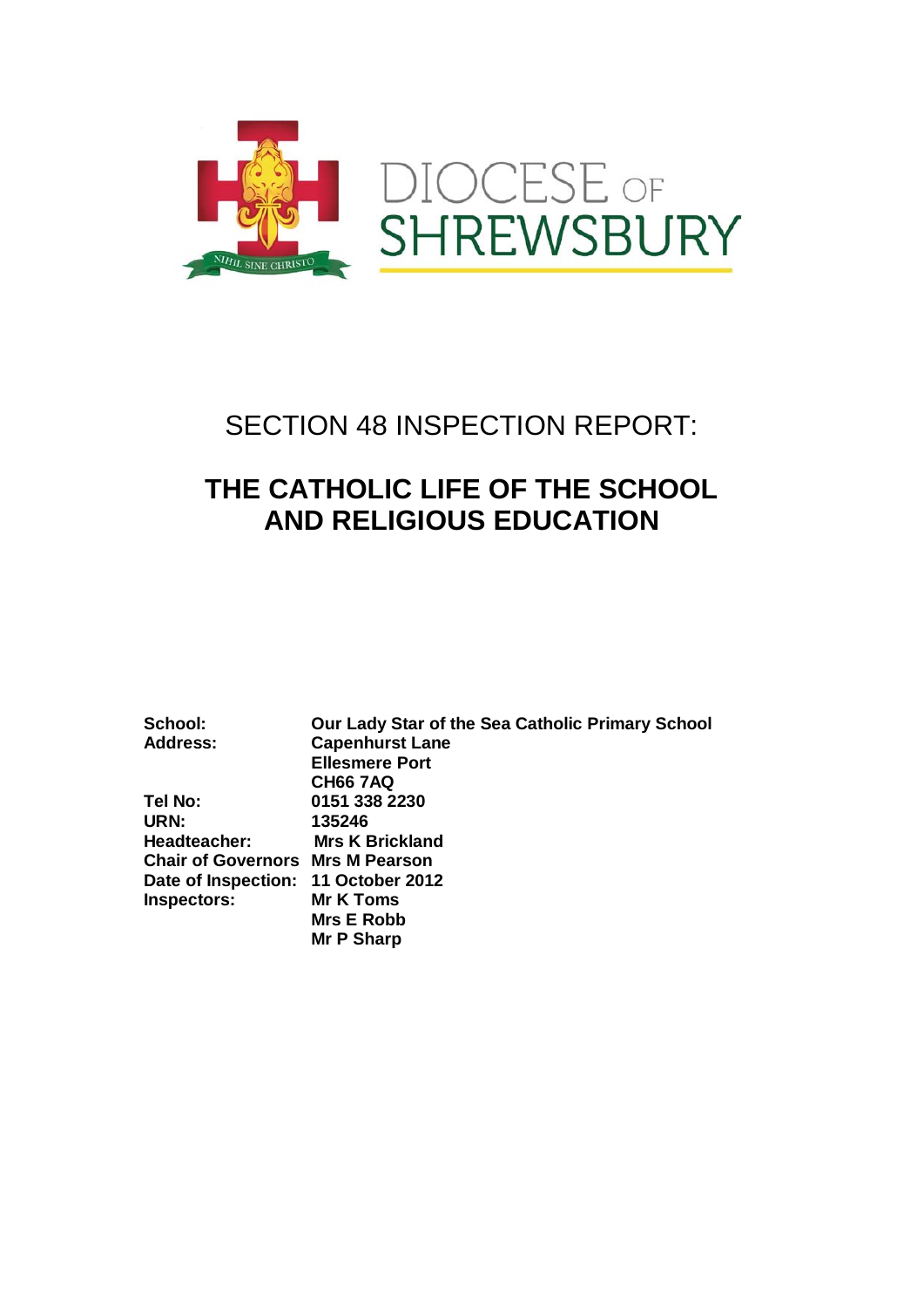# **MISSION STATEMENT**

In Our Lady's School we follow the ways of Jesus living as a caring family where everyone is respected and valued. Together with parents, parish and the wider community, we encourage everyone to reach their full potential feeling secure in our supportive and happy school.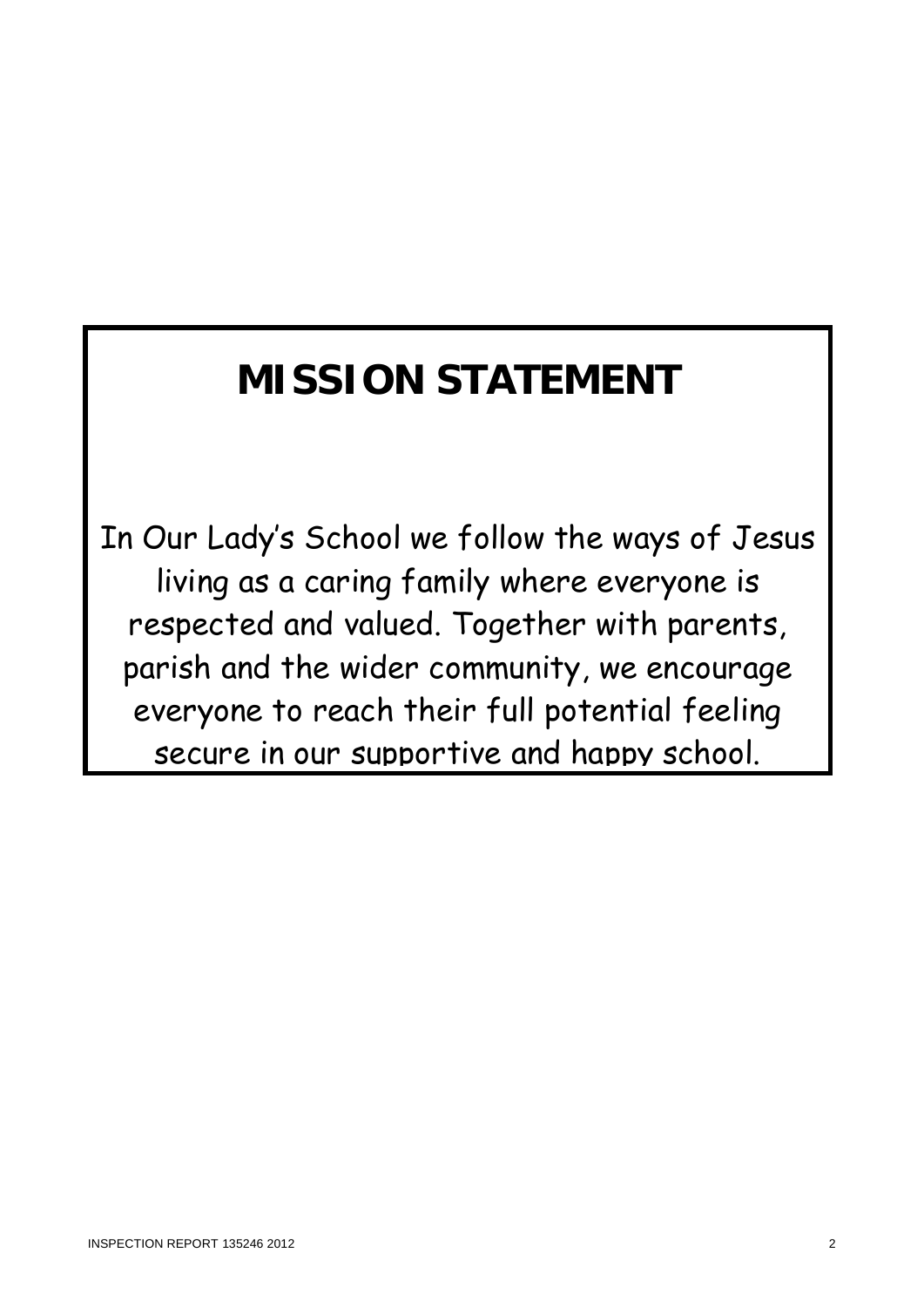### **FACTUAL INFORMATION ABOUT THE SCHOOL**

The school's context and, particularly, any significant changes in its circumstances since the last inspection

| Pupils                                |                       | FS        | Υ1       | Y2         | Y3       | Υ4            | Y5       | Υ6 | Total |
|---------------------------------------|-----------------------|-----------|----------|------------|----------|---------------|----------|----|-------|
|                                       | P1                    | <b>FT</b> |          |            |          |               |          |    |       |
| Number on roll                        | 50                    | 60        | 60       | 60         | 60       | 60            | 60       | 58 | 468   |
| Catholics on roll                     | 47                    | 58        | 53       | 51         | 48       | 47            | 55       | 49 | 408   |
| Other Christian denomination          | 0                     | 2         | 6        | 8          | 11       | 9             | 4        | 4  | 44    |
| Other faith background                | 2                     | $\Omega$  |          |            | 4        | 2             | $\Omega$ | 3  | 10    |
| No stated religious affiliation       |                       | $\Omega$  | $\Omega$ | 0          | 0        | $\mathcal{P}$ |          | 2  | 6     |
| Number of learners from ethnic groups | 4                     |           | 6        | 4          | 7        | 5             | 4        | 6  | 43    |
|                                       |                       |           |          |            |          |               |          |    |       |
| Total on SEN Register                 | 2                     |           | 18       | 19         | 15       | 11            | 10       | 5  | 81    |
| Total with Statements of SEN          | 0                     | $\Omega$  | $\Omega$ | 0          | $\Omega$ | $\Omega$      |          | 0  |       |
| <b>FSM</b>                            | n/a                   | 3         | 6        | 4          | 2        | ⇁             | 6        | 5  | 33    |
|                                       |                       |           |          |            |          |               |          |    |       |
| Exclusions in last academic year      | $\Omega$<br>Permanent |           |          | Fixed term |          | 0             |          |    |       |
| Index of multiple deprivation         |                       | 0.20      |          |            |          |               |          |    |       |

|                               |              | willoff your pupils transicitou |              |
|-------------------------------|--------------|---------------------------------|--------------|
| PARISHES SERVED BY THE SCHOOL |              | <b>PUPILS TRANSFER</b>          |              |
| Name of Parish                | No of Pupils | Name of School                  | No of Pupils |
| Our Lady Star of the Sea      | 260          | <b>EPCHS</b>                    | 49           |
| St Bernard's                  | 78           |                                 |              |
| <b>St Saviors</b>             | 95           |                                 |              |
| St Mary's                     | 35           |                                 |              |

| With reference to Year $6 -$ the Catholic schools to |              |  |  |  |
|------------------------------------------------------|--------------|--|--|--|
| which your pupils transferred                        |              |  |  |  |
| <b>PUPILS TRANSFER</b>                               |              |  |  |  |
| Name of School                                       | No of Pupils |  |  |  |
| <b>EPCHS</b>                                         | 49           |  |  |  |
|                                                      |              |  |  |  |
|                                                      |              |  |  |  |
|                                                      |              |  |  |  |
|                                                      |              |  |  |  |

| <b>TIME</b><br>.HING<br>$\sim$<br><sub>n</sub> -<br>۰A۲<br>ĸĿ<br>-<br>است | --       |      | $\sqrt{ }$ | $\sqrt{2}$   | $\sqrt{2}$ | \/ 1<br>۰4            | VE<br>w | VC<br>~ | $\tau$ otai  |
|---------------------------------------------------------------------------|----------|------|------------|--------------|------------|-----------------------|---------|---------|--------------|
|                                                                           | n.       | --   |            |              |            |                       |         |         |              |
| Total<br>RE<br>(Hours)<br>teaching<br>time (                              | $\cdots$ | 2.25 | つら<br>د.د. | つ つに<br>ں ے. | ⌒          | $\sqrt{ }$<br><u></u> |         |         | $ -$<br>7.55 |

| <b>STAFFING</b>                               |             |                            |                      |
|-----------------------------------------------|-------------|----------------------------|----------------------|
| Full-time teachers                            | 15          | Published admission number | $420 (+ 52$ nurs)    |
| Part-time teachers                            | 5           | Number of classes          | 14 ( $+$ nurs am/pm) |
| Total full-time equivalent                    | 17.9        | Average class size KS1     | 30                   |
| Support assistants                            | 12          | Average class size KS2     | 30                   |
| Percentage of Catholic teachers f.t.e.        | 78%         |                            |                      |
| How many teachers teach RE (P) f.t.e.         | 17.9 (100%) |                            |                      |
| Number of teachers with CCRS or equivalent    | 9           |                            |                      |
| Number of teachers currently undertaking CCRS | 0           |                            |                      |
|                                               |             |                            |                      |

| Published admission number | $420 (+ 52$ nurs)    |
|----------------------------|----------------------|
| Number of classes          | 14 ( $+$ nurs am/pm) |
| Average class size KS1     | 30                   |
| Average class size KS2     | חצ                   |

| <b>FINANCIAL DATA</b> |                                |                                   |                                |  |  |  |
|-----------------------|--------------------------------|-----------------------------------|--------------------------------|--|--|--|
| EXPENDITURE (E)       | Last financial year<br>2011/12 | Current financial year<br>2012/13 | Next financial year<br>2013/14 |  |  |  |
| <b>RE</b>             | 5,500                          | 4.000                             | 4,000                          |  |  |  |
| English               | 6,000                          | 4,500                             | 4,500                          |  |  |  |
| <b>Mathematics</b>    | 7.000                          | 3,500                             | 3,000                          |  |  |  |
| Science               | 900                            | 700                               | 700                            |  |  |  |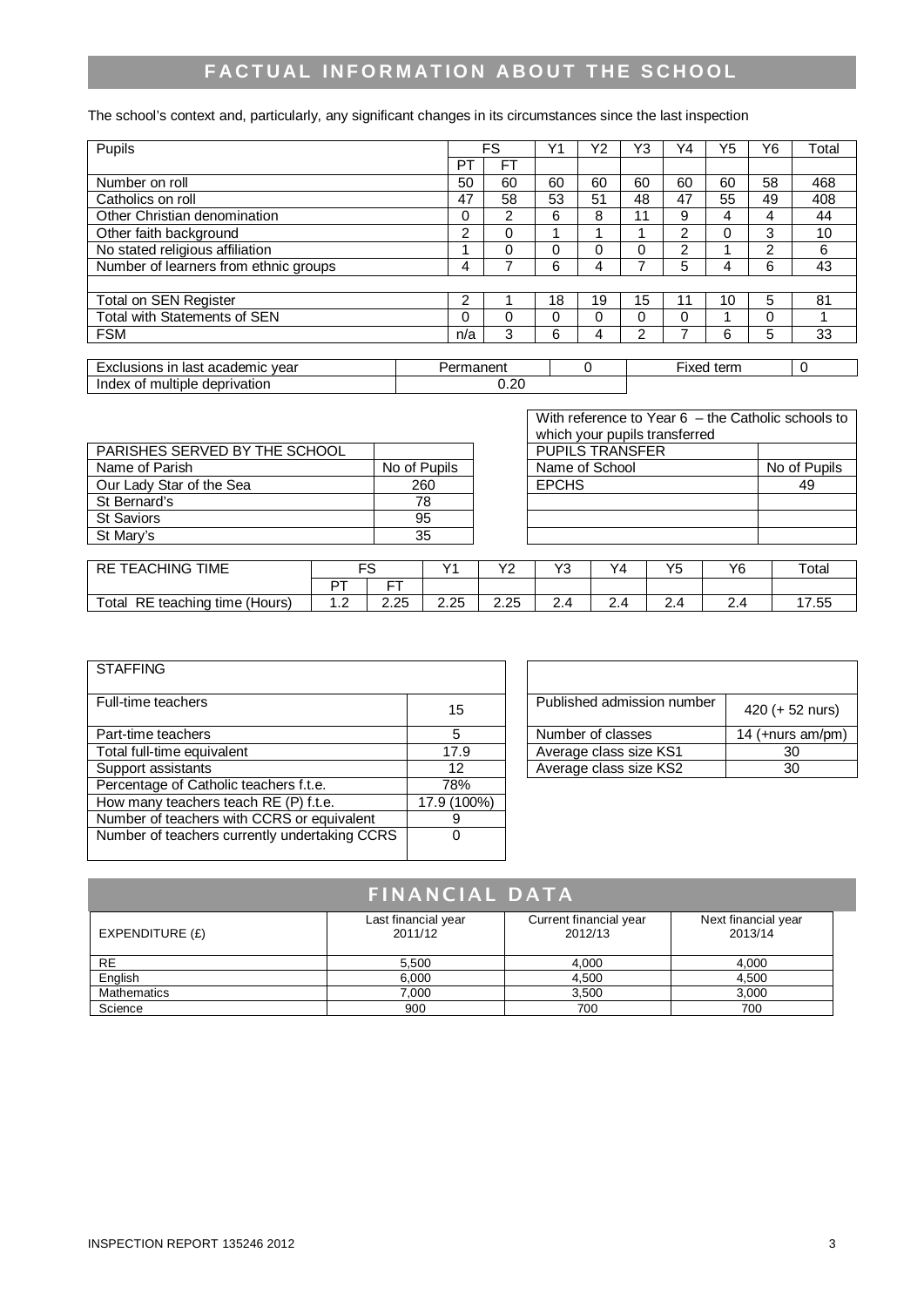| Key to judgements: Grade 1 is outstanding, grade 2 good, grade 3 satisfactory | Judgement |
|-------------------------------------------------------------------------------|-----------|
| and grade 4 inadequate                                                        |           |

#### **OVERALL EFFECTIVENESS OF THE SCHOOL 1**

#### **How effective the school is in providing Catholic Education**

- The school is outstanding in providing a Catholic Education for its pupils. The pupils make outstanding progress due to the high standard of evaluation taking place and the clear vision the school has for future developments.
- The hardworking governors, and the very effective management team, are deeply committed to the Church's mission and can clearly be seen to be living out the faith life of the community.
- Pupils are highly motivated, very appreciative of the Catholic tradition of the school, and keen to play an active part in the Catholic life of the school.
- Good progress has been made since the last inspection; and a new scheme of work has been successfully introduced across the school.
- The school has an outstanding capacity for sustained improvement.

#### **What the school could do to improve further**

Continue with the identified school action plans to:

- Further embed the new scheme of work, taking into account staff and pupil feedback.
- Provide further inset training for the staff.
- Further develop the assessment procedures to help challenge the children and help more of them to achieve the higher levels of attainment.

#### **PUPILS 1**

How good outcomes are for pupils, taking account of variations between different groups.

Pupils are making outstanding progress in Religious Education (RE) from the low levels of attainment as indicated on the baseline assessment. Pupils in all key stages are keen and enthusiastic in their RE lessons. They concentrate well and respond well to the work they are undertaking. During the inspection the children in Reception were looking at the Creation story; they related this well to a short role play of the passage in scripture. Older children were studying the Creation story and how they can follow the example of St. Francis in looking after God's creation. In other classes, the children explored the importance of water and its significance in Baptism and promises. Other classes looked at the importance of leaders in our faith story and how God wants us to follow their example. The children showed a very good understanding of previous work, articulating their thoughts clearly and with very good use of appropriate religious language. They responded well to the more challenging questions they were asked and were keen to extend and improve their learning. The children clearly enjoyed their lessons and were particularly appreciative of the variety of tasks they were able to undertake as part of their RE work, including role play, art and discussions. The older children were particularly inspiring in the way they responded to the question of "what God is like?" They created their own class liturgy and this reflected the outstanding progress the children make in Religious Education through the school.

In interviews with pupils, they spoke with deep conviction and understanding of the roles they themselves play in the religious life of the school. This manifested in the extremely well developed "Minnie Vinnies" group and the "Max Agents" both established to help older children play an active role in supporting the social well-being of all within and beyond their school community. It also gives the children great confidence too.

#### **PROVISION 2**

#### **How effective the provision is for Catholic Education**

Nine classes were observed during the inspection and all lessons were deemed to be at least good, with a number having outstanding features. There is a commitment from all the staff to achieve the very best for the children and a much improved tracking system is allowing the staff to target improvement with greater accuracy. The result is that standards of teaching and learning are continuing to improve, building onto a strong base already established in the school.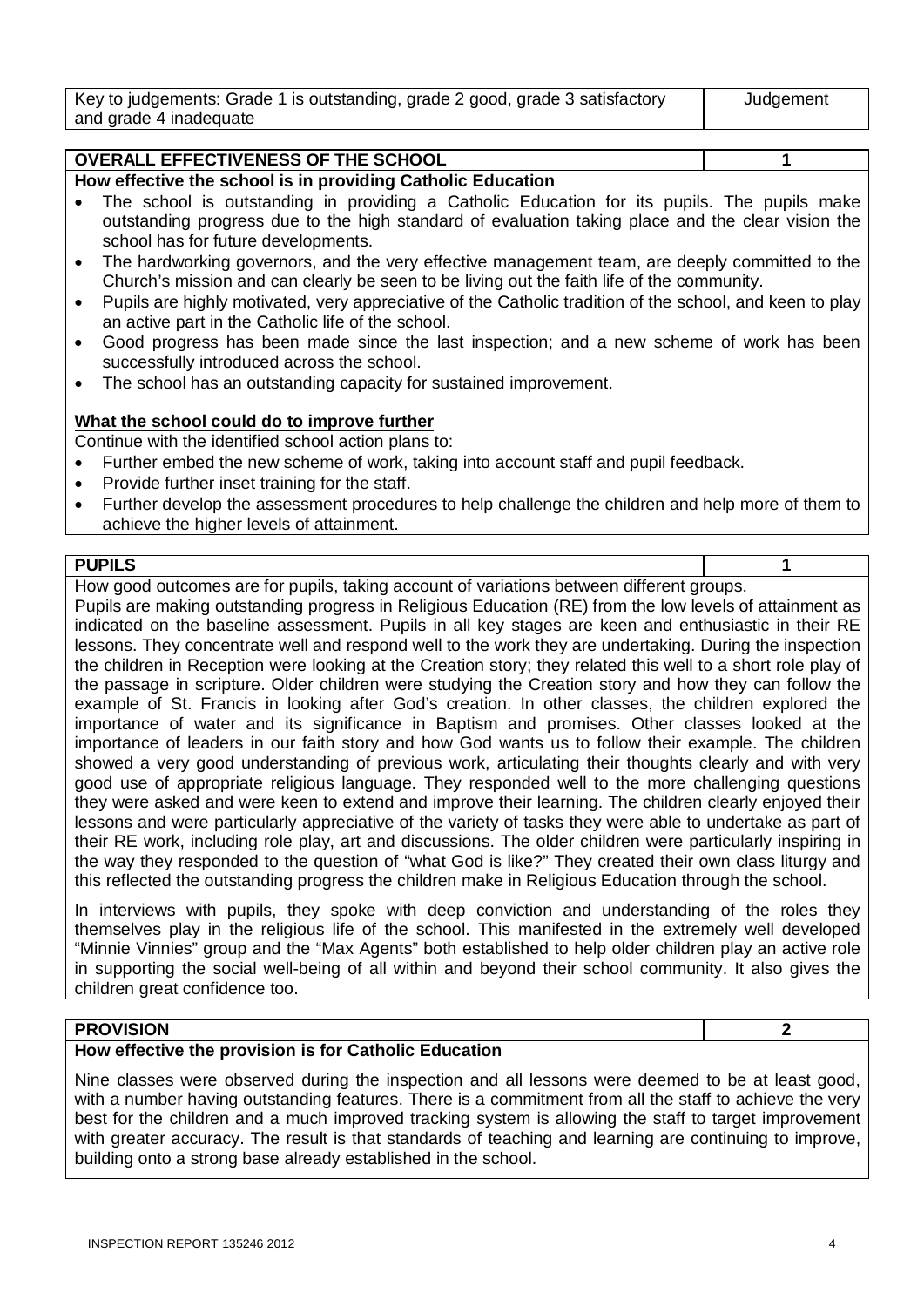The recently introduced scheme, *The Way, The Truth and The Life,* is being very effectively monitored and opportunities identified to build on its successful introduction. The school is well aware of how this scheme can be further developed to continue to raise standards in R.E.

Resources are very good with good use being made of ICT to support learners. School self-evaluation is accurate evaluates itself and there is a very clear vision for future developments. The quality of care is outstanding; one pupil commented that the teachers really cared for them. Lessons are very carefully planned with differentiation being a key element. Teaching assistants play a vital role in supporting this work. The imaginative and varied activities planned for the children helps to keep the children highly motivated. Assessment has been strengthened through the use of "I can statements". These are being used effectively to help in identifying next steps to learning. Marking through-out the school is good and supports this process. The school is on target to increase the number of children attaining the higher level 5 in Religious Education.

Collective Worship is outstanding, being central to the life of the school. The inspectors were able to participate in the school's "Harvest Breakfast" which reflected the school's mission to reach out and support all within need both locally and globally. It was extremely reflective, prayerful and fun to be part of! The children have a high degree of involvement in their own class liturgies and there is a good range of liturgies and masses following the Church's liturgical year. The parish priest is a regular visitor to school and there is a very effective first sacraments programme working alongside the parish church. Other faith backgrounds are respected fully and opportunities to study these form an integral part of the R.E. programme.

The school fully meets the requirements of the Diocese and Bishops' Conference.

#### **LEADERS AND MANAGERS 1**

**How effective leaders and managers are in developing the Catholic Life of the school**

Leaders and managers are outstanding in the way they are developing the Catholic life of the school. The recently appointed Headteacher, from within the school, is deeply committed to the Church's mission and energetic and enthusiastic in her role both as Headteacher and as R.E. coordinator. She ably assisted by a strong and supportive management team, also recently appointed, whilst the deputy headship post is being advertised. Together they set themselves challenging targets to build on the school's success and have a very effective Improvement Plan with R.E. playing a central role.

The Governing Body plays a challenging and supportive role in the Catholic life of the school and has played a very effective role in guiding the school during its transition period. They are fully aware of how they can develop their role still further. A number of governors are regularly in school supporting its mission and the R.E. link governor has the opportunity to assist in monitoring and supporting the R.E. curriculum.

Parents speak highly of the school and are very appreciative of its Catholic mission and ethos. This was reflected in the following comment made by a parent; "This is an excellent school and I am very happy that my daughter attends it. R.E. is an integral part of school life and their assemblies are amazing." Other parents and carers also emphasised the centrality of the faith life of the school and how well it lived out its mission.

Partnerships at all levels are excellent in promoting the learning and spiritual well-being of the children. Great care is taken to support children experiencing particular difficulties and a designated "rainbow room" allows the school to effectively bring together different partnerships to support the children. Perhaps the outstanding leadership and management is best summed up in the children speaking about their role as "Max agents" and as members of the "Minnie Vinnies";

*"God wants us to love each other and to follow in his footsteps. We need to be good listeners, to help each other and to smile".*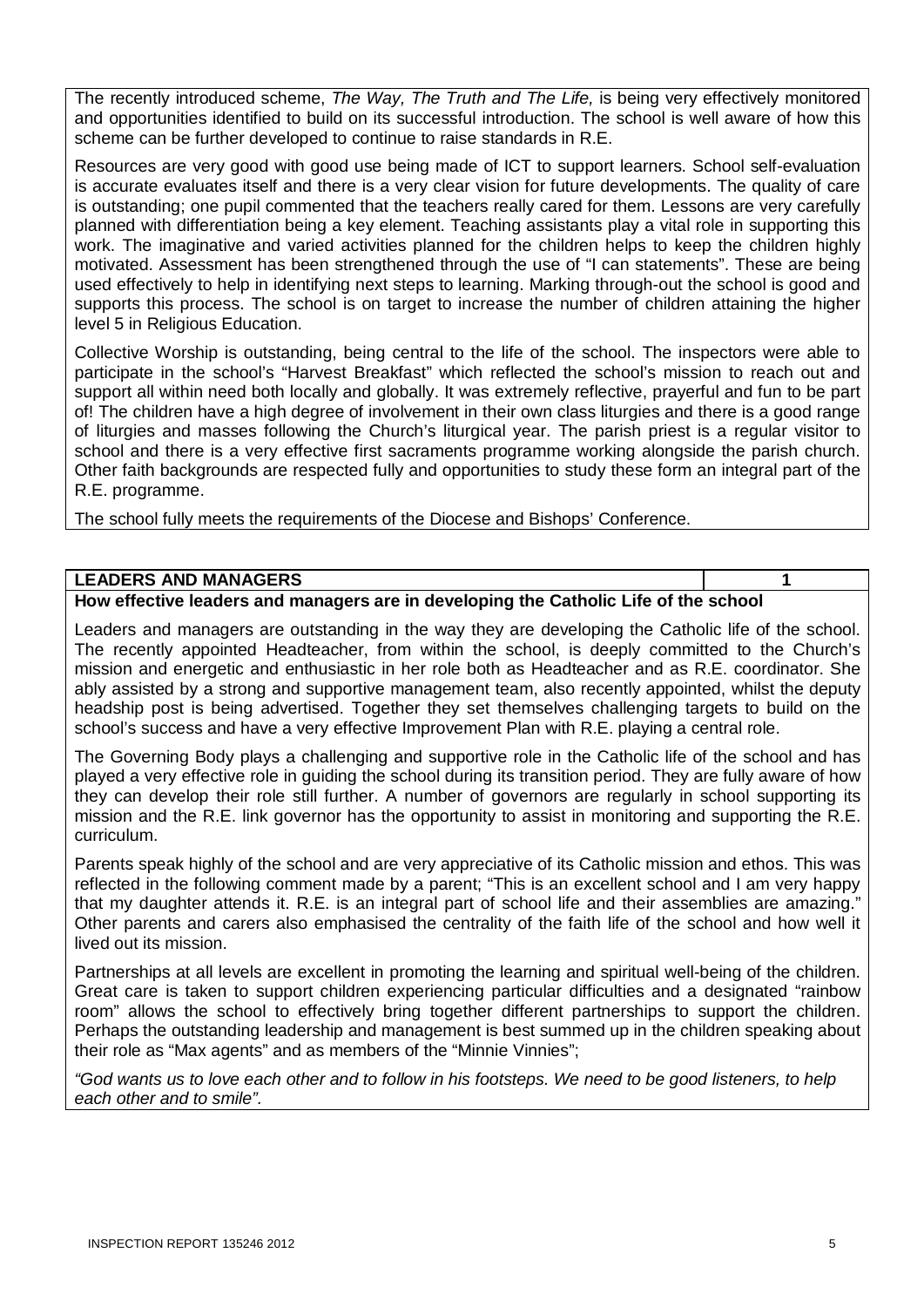#### **Pupil Questionnaires (Year 2) 58**

|                 |                                                       | YES | <b>SOMETIMES</b> | <b>NO</b> |
|-----------------|-------------------------------------------------------|-----|------------------|-----------|
|                 | I like being at this school.                          | 46  | 10               | 2         |
| $\overline{2}$  | I learn new things in Here I am lessons.              | 57  |                  |           |
| $\overline{3}$  | I enjoy learning about Jesus and how to live as His   | 51  | 5                | 2         |
|                 | friend.                                               |     |                  |           |
| $\overline{4}$  | I have to work hard.                                  | 53  | 5                |           |
| $\overline{5}$  | My teacher helps me when I get stuck so I can make    | 47  | 11               |           |
|                 | my work better.                                       |     |                  |           |
| $6\phantom{1}6$ | My teacher listens to me.                             | 55  | 3                |           |
| $\overline{7}$  | When I am unhappy there is always an adult I can talk | 50  | 6                | 2         |
|                 | to.                                                   |     |                  |           |
| 8               | I get praise when I do my best.                       | 52  | 6                |           |
| $\overline{9}$  | Other children are kind and behave well               | 47  | 10               |           |
| 10              | am happy on the playground.                           | 42  | 11               | 5         |
| 11              | am allowed to help in class and around school.        | 52  | 4                | 2         |
| 12 <sup>2</sup> | I enjoy the times we say our prayers, talk to God and | 52  | 6                |           |
|                 | sing songs about Jesus.                               |     |                  |           |

#### **Pupil Questionnaires (Year 6) 54**

|                |                                                               | <b>YES</b> | <b>MOSTLY</b> | <b>SOMETIMES</b> | <b>NO</b> |
|----------------|---------------------------------------------------------------|------------|---------------|------------------|-----------|
|                | Do you like being at this school?                             | 25         | 20            |                  |           |
| 2              | Do you find out new things in Religious Education<br>lessons? | 27         | 22            | 5                |           |
| 3              | Are your Religious Education lessons interesting?             | 21         | 16            | 17               |           |
| 4              | Do you get help when you are stuck?                           | 37         | 11            | 6                |           |
| 5              | Do you have to work hard?                                     | 39         | 11            |                  |           |
| 6              | Do teachers show you how to make your work better?            | 49         | 5             |                  |           |
| $\overline{7}$ | Do other children behave well?                                |            | 26            | 23               |           |
| 8              | Are teachers fair to you?                                     | 42         | 11            |                  |           |
| 9              | Do teachers listen to your ideas?                             | 33         | 18            | 3                |           |
| 10             | Are you given responsibility?                                 | 46         | 5             | 3                |           |
| 11             | Do you enjoy your times of prayer together?                   | 31         | 16            |                  |           |

#### **Parents' Questionnaires 86**

|               |                                                 | Strongly | Agree | Disagree | Strongly | Don't |
|---------------|-------------------------------------------------|----------|-------|----------|----------|-------|
|               |                                                 | Agree    |       |          | Disagree | Know  |
|               | My child enjoys school                          | 70       | 16    |          |          |       |
| $\mathcal{P}$ | am happy with the values and attitudes that the | 71       | 15    | 0        |          |       |
|               | school teaches                                  |          |       |          |          |       |
| 3             | I am made to feel welcome in school             | 69       | 17    | ი        |          | 0     |
| 4             | The school seeks the views of parents/carers    | 48       | 33    | 3        |          | 2     |
|               | and takes account of their suggestions and      |          |       |          |          |       |
|               | concerns                                        |          |       |          |          |       |
| 5             | The school gives me a clear understanding of    | 65       | 17    |          |          | 3     |
|               | what is taught in Religious Education           |          |       |          |          |       |
| 6             | The school enables my child/ren to achieve a    | 62       | 21    |          |          | 3     |
|               | good standard of work in Religious Education    |          |       |          |          |       |
| 7             | The school keeps me well informed about my      | 52       | 29    |          |          | 4     |
|               | child(ren)'s progress in Religious Education    |          |       |          |          |       |